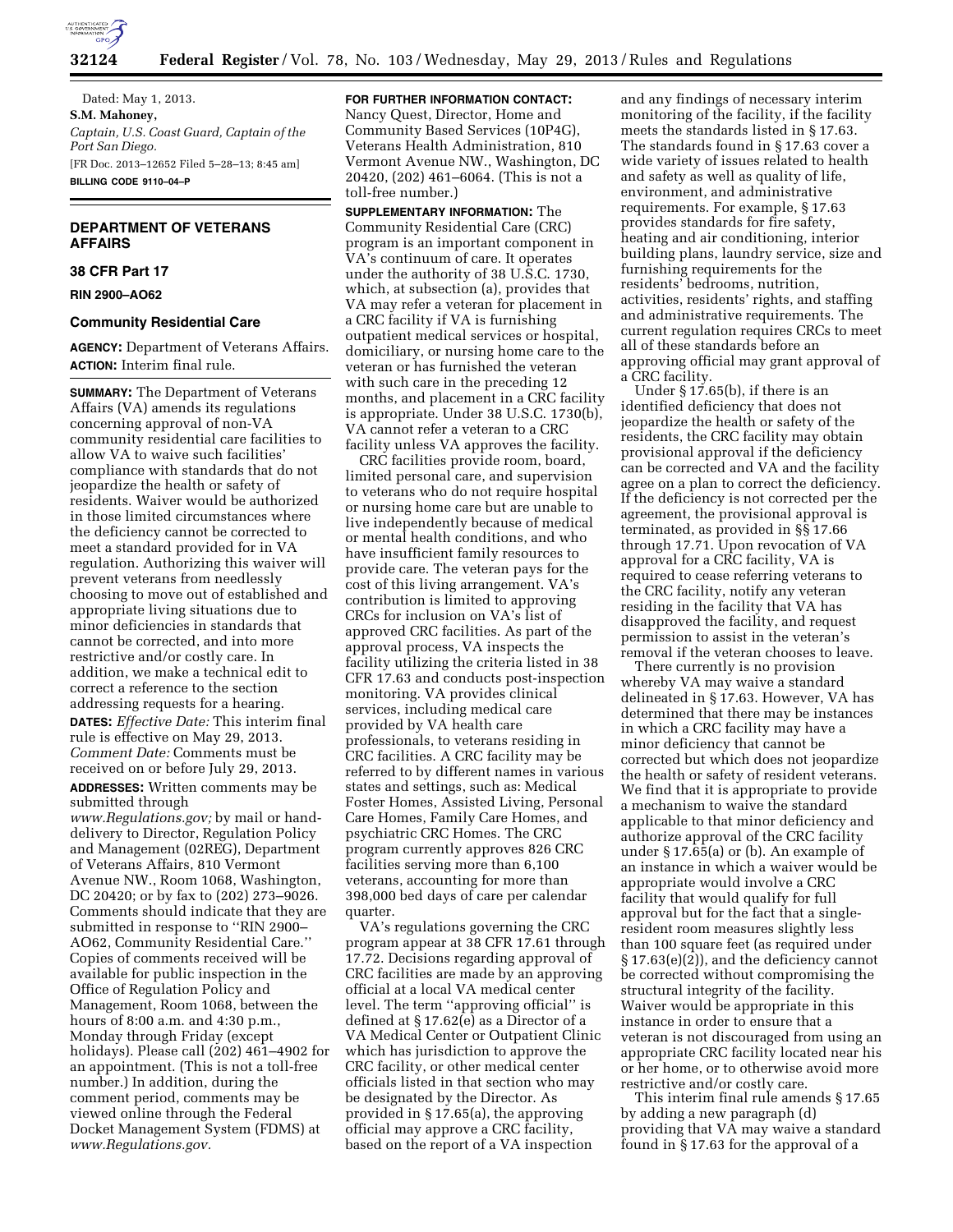particular CRC facility if the deficiency does not jeopardize the health or safety of the residents, and the deficiency cannot be corrected as provided for in § 17.65(b). VA may grant a waiver of a standard applicable to the facility if the VA safety expert certifies that the deficiency does not endanger the life or safety of the residents; the deficiency cannot be corrected; and it is in the best interests of the veteran and VA's CRC program. The first two criteria in a waiver determination are objective; however, it is important for VA to retain some discretion in rare cases where waiving a particular standard would not be in the best interests of a particular veteran in the facility or the overall interests of VA's CRC program. We believe that this last criterion would be used to deny a waiver only in rare circumstances. For example, if a newly purchased CRC facility has a window defect that cannot be corrected due to the effect of the correction on the rest of the structure, but the facility should have been aware of the deficiency when it purchased the structure, it might be against the interests of the CRC program to authorize a waiver. Or, if a facility cannot meet a standard related to the quality of life for its residents but waiving that standard will have a negative impact on a veteran, VA might not authorize the waiver. Again, we believe that waivers will be appropriate in the majority of cases when the deficiency does not endanger the life or safety of residents and do not envision using this last criterion to deny waivers in many cases. Additionally, we note that, if needed to make a waiver eligibility determination, the VA safety expert may request supporting documentation from the CRC facility.

Under paragraph (d)(2), the subject standard is deemed to have been met once the waiver is granted. During the period the waiver is valid and in place, VA will document the existence of the waiver as well as the date it was issued on the facility's annual survey. Under paragraph (d)(3), the waiver remains valid so long as the CRC facility remains in the program continuously without a break. However, VA may, on the recommendation of an approving official, rescind a waiver issued under this section if a VA inspector determines that there has been a change in circumstances and that the deficiency can now be corrected, or a VA safety expert finds that the deficiency jeopardizes the health and safety of residents.

Finally, we make a technical edit to § 17.66. This section details notice requirements if the hearing official determines that a CRC facility is not

compliant with VA standards. Current paragraph (c) of § 17.66 cross-references § 17.51n for community residential care facilities to request oral or paper hearings before VA approval is revoked. On May 13, 1996, 61 FR 21965, VA redesignated § 17.51n as § 17.67. We are removing the reference to § 17.51n and adding, in its place, § 17.67.

# **Effect of Rulemaking**

Title 38, Code of Federal Regulations, as revised by this interim final rulemaking, represents VA's implementation of its legal authority on this subject. Other than future amendments to this regulation or governing statutes, no contrary guidance or procedures on this subject are authorized. All VA guidance must be read to conform with this rulemaking if possible or, if not possible, such guidance is superseded by this rulemaking.

# **Administrative Procedure Act**

In accordance with 5 U.S.C. 553(b)(B), the Secretary of Veterans Affairs has concluded that ordinary notice and comment procedures would be impracticable and contrary to the public interest, and is accordingly issuing this rule as an interim final rule. This interim final rule is necessary to address an immediate need to provide a mechanism that will allow VA to grant a waiver to a CRC facility that cannot obtain full approval because of a minor deviation from regulatory standards that cannot be corrected and does not endanger the lives or safety of the veteran residents. Although approval would be rescinded because of a minor and uncorrectable deviation from standards unrelated to health or safety, veterans may be dissuaded from maintaining their residence in such facility. Providing a waiver in that circumstance will preclude the need to terminate a CRC facility's approval based on an uncorrectable minor deviation from non-safety related standards. This eliminates the potential that resident veterans will needlessly choose to leave an otherwise healthy, safe, and suitable living arrangement. Current regulations do not provide for any waiver of standards. An example of where a waiver may be appropriate is a CRC facility with a resident bedroom that is slightly smaller than the required 100 square feet of floor area for a singleresident room. Resident bedroom size is a quality of life rather than a health or safety standard. It is in the public interest for a veteran not to be removed from a stable living situation based solely on a minor deviation from

standards that does not threaten life or safety.

To prevent veterans from needlessly choosing to leave affected CRC facilities because the facilities are no longer on the approved list, and in order to ensure timely implementation of the program established by this rule, and for the reasons stated above, the Secretary also finds, in accordance with 5 U.S.C. 553(d)(3), good cause for this interim final rule to be effective on the date of publication.

### **Unfunded Mandates**

The Unfunded Mandates Reform Act of 1995 requires, at 2 U.S.C. 1532, that agencies prepare an assessment of anticipated costs and benefits before issuing any rule that may result in the expenditure by State, local, and tribal governments, in the aggregate, or by the private sector, of \$100 million or more (adjusted annually for inflation) in any one year. This interim final rule will have no such effect on State, local, and tribal governments, or on the private sector.

## **Paperwork Reduction Act**

This interim final rule contains no provisions constituting a collection of information under the Paperwork Reduction Act of 1995 (PRA) (44 U.S.C. 3501–3521). Documentation that a VA safety expert may request from a community residential care facility to support a waiver determination, as provided under 38 CFR 17.65(d)(1), would not qualify as ''information'' under the PRA because collection of this information would be conducted on an individual case-by-case basis and would require individualized information pertaining to the specific deficiency identified by the VA safety expert. We believe that this collection is therefore exempt from the PRA requirements, as provided under 5 CFR 1320.3(h)(6) (excluding from PRA requirements a ''request for facts or opinions addressed to a single person'').

#### **Regulatory Flexibility Act**

The Secretary hereby certifies that this interim final rule will not have a significant economic impact on a substantial number of small entities as they are defined in the Regulatory Flexibility Act, 5 U.S.C. 601–612. This interim final rule will have little, if any, economic impact on a few small entities. VA may waive a standard under this rulemaking provided a VA safety expert certifies that the deficiency does not endanger the life or safety of the residents, the deficiency cannot be corrected, and granting the waiver is in the best interests of the veteran in the